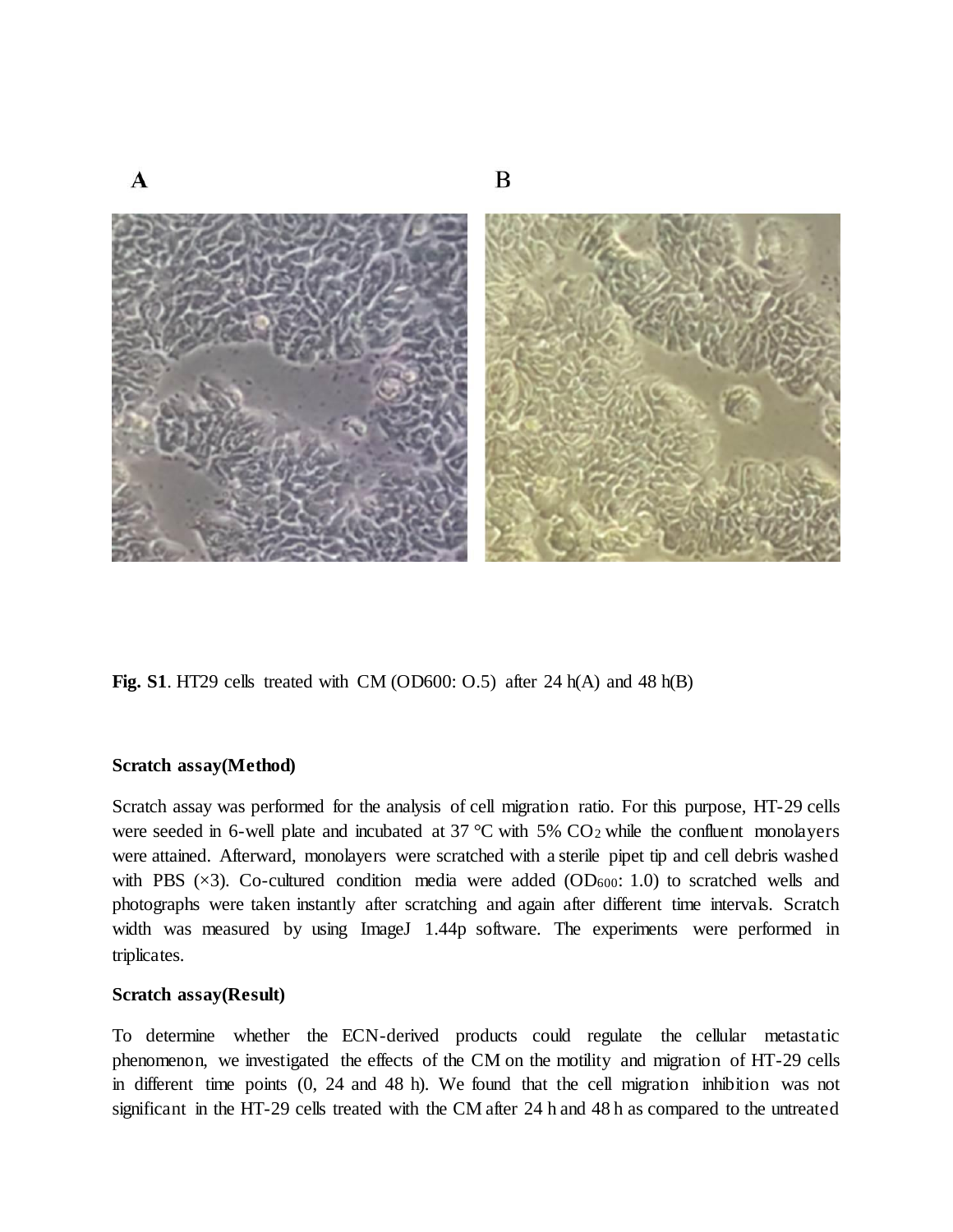control cells (Fig. 2, 3). Therefore, these results showed that this bacterium could not inhibit pointedly the cell migration in colorectal cancer.



 **Fig. S2**. Effect of CM on the HT-29 cells for measurement of the migratory capacity of the colon cancer cells. The migration distances were measured by Image J *v*1.44 software.